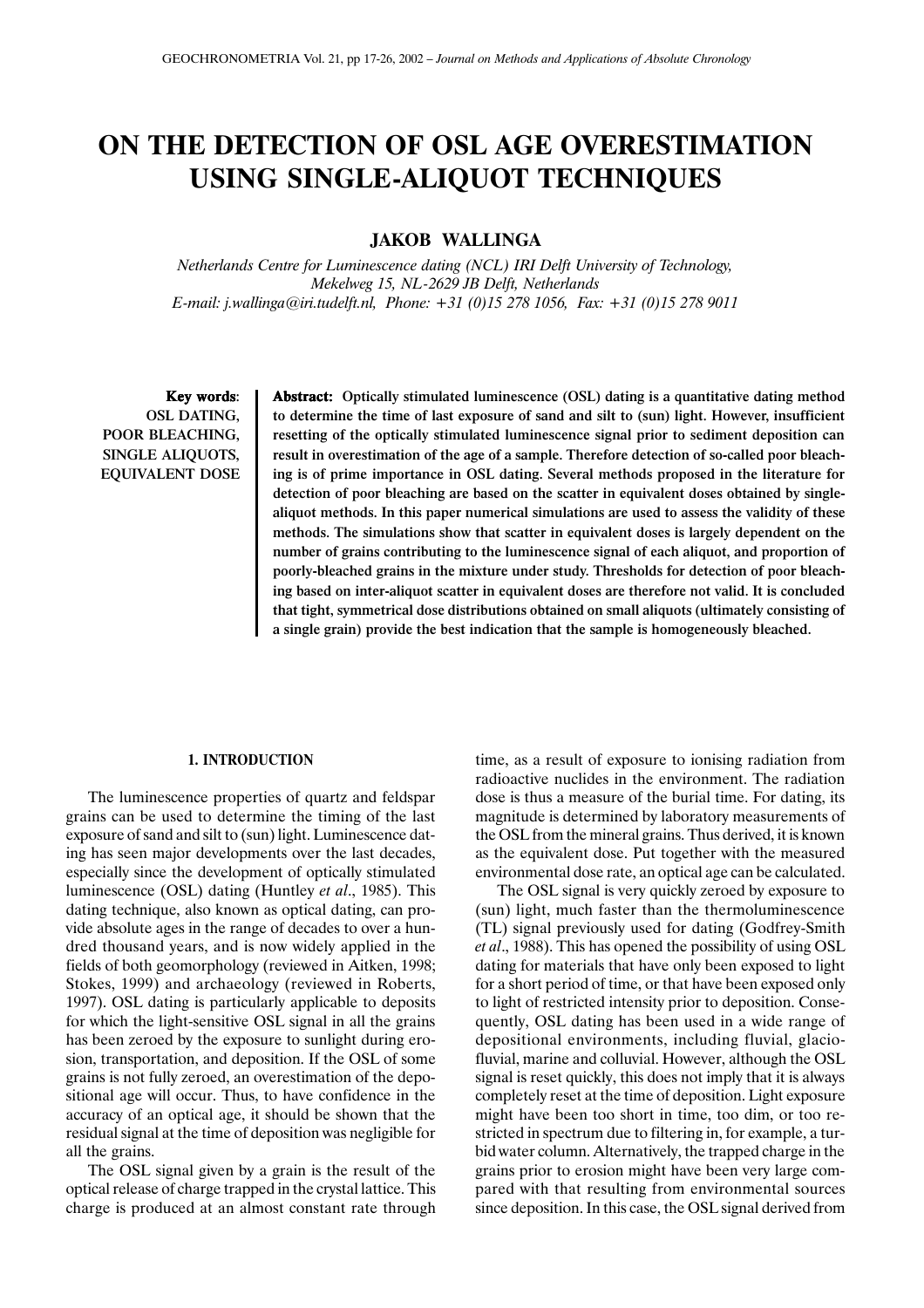a small portion of the former, remaining after even quite extensive light exposure, can have a large influence on the value obtained for the equivalent dose (Aitken, 1998). Serious overestimation of age due to poor bleaching has been shown in several studies using OSL dating on feldspar separates (Duller *et al*., 1995; Lamothe, 1996; Lamothe and Auclair, 1997; Clarke *et al*., 1999). For quartz separates, significant residual OSL signals were shown to be present for samples from modern glaciofluvial sediments (Rhodes and Pownall, 1994), and to a lesser extent for modern fluvial sediments (Stokes *et al*., 2001).

The most rigorous test for poor bleaching is to compare the optical age with independent age control. However, these tests assume that: 1) the age control is without problems, and 2) there are no problems other than poor bleaching in luminescence dating. Especially for feldspar separates the latter assumption is questionable, because problems with anomalous fading (Wintle, 1973; Spooner, 1994) and sensitivity changes (Wallinga *et al*., 2000) can lead to an underestimation of age. Hence, an overestimation of age caused by poor bleaching can be masked by an underestimation of age caused by other mechanisms. To circumvent these problems, several studies have sampled modern deposits to investigate the remnant dose at the time of deposition (Stokes, 1992; Rhodes and Pownall, 1994; Murray *et al*., 1995; Olley *et al*., 1998; Bailey *et al*., 2001; Porat *et al*., 2001; Stokes *et al.,* 2001). However, luminescence dating is most useful when applied to deposits of unknown age. Therefore methods to detect poor bleaching are needed and these should be intrinsic to the luminescence dating measurements.

#### **2. OBJECTIVES**

Although differences in micro-dosimetry can cause different dose rates on a grain-to-grain scale (Murray and Roberts, 1997; Olley *et al*., 1997), it is normally assumed that ionising radiation produced within a sedimentary unit is uniform (McFee, 1998; Olley *et al*., 1999). If such is the case, grains of the same size and mineral type absorb the same post-depositional dose acquiring an OSL signal that represents the trapped charge this produces. The effective absorbed dose of each grain is then the sum of the grain-dependent remnant dose at deposition and the uniform post-depositional dose. Laboratory procedures for luminescence dating aim at determining this dose; the best estimate of this dose is normally referred to as the equivalent dose. Assuming that there is no intrusion of grains from other layers, the grain with the lowest equivalent dose is expected to have been a well-bleached grain at deposition and thus provide the post-depositional dose.

In most optical dating procedures, the OSL signal is derived from a number of grains that form the sub-sample. A typical sample disc holds  $\sim$  5 mg of material; this amounts to  $\sim$ 1000 grains when a 150 µm grain size is used. If the sub-samples contain grains with different equivalent doses, scatter will be seen for the luminescence data derived from both single-aliquot dating procedures (Li, 1994) and multiple-aliquot procedures (Rhodes, 1990; Duller, 1994a; Huntley and Berger, 1995). In singlealiquot methods, all measurements required for equivalent dose determination are made on a single sub-sample, thereby allowing comparison of equivalent doses obtained on different sub-samples (Duller, 1991). Li (1994) suggested that, using single-aliquot procedures, poorly bleached samples can be identified because they show a wide range of equivalent-dose values and an increasing trend of equivalent dose with natural luminescence intensity. His method of assessment of poor bleaching has been adopted by Duller (1994a; 1995), Duller *et al*. (1995), and Wintle *et al*. (1995).

Clarke (1996) refined Li's approach by presenting threshold values for scatter in equivalent dose (both absolute and fractional), indicating different degrees of bleaching*.* Clarke *et al.* (1999) used the same parameters to determine whether an OSL age can be considered to be accurate. Based on empirical studies of aeolian and fluvial sediments, Clarke *et al*. (1999) concluded that any luminescence date not showing significant (relative) scatter in equivalent doses is accurate.

Colls *et al*. (2001) use the correlation between equivalent dose and natural OSL intensity of aliquots as indication for poor bleaching. They classify samples as poorly bleached when a statistically significant correlation between these attributes is found. The statistical significance of the correlation is tested by a one tailed student's t-test on the test statistic

$$
t_{calc} = \sqrt{R(n-2)/(1-R^2)},
$$
\n(2.1)

where R is the Pearson's correlation coefficient for the normalised equivalent dose and the natural OSL intensity of the aliquots, and n is the number of aliquots. Samples that do not exhibit an apparent relationship between signal intensity and equivalent dose are regarded to be well (or at least uniformly) bleached.

A third indication for poor bleaching based on scatter in single-aliquot equivalent doses is the asymmetry of dose distributions. This attribute was first suggested by Murray *et al*. (1995) as a way of detecting poorly bleached samples.

In this paper the validity is assessed of poor bleaching detection methods that are based on characteristics of single-aliquot equivalent-dose distributions. Three different methods, proposed by Clarke *et al*. (1999), Colls *et al*. (2001) and Murray *et al*. (1995), are tested using numerical simulations of equivalent-dose distributions of poorly bleached samples.

#### **3. COMPUTER SIMULATIONS**

A simple model was constructed to study the influence of grain-to-grain variations in equivalent dose on the scatter in equivalent doses obtained for aliquots containing multiple grains. In this model virtual samples with a characteristic dose distributions are created. Different subsamples from this virtual sample are taken, and the model used to calculate what equivalent dose would be obtained on this sub-sample when a single-aliquot procedure had been applied. Three factors control the equivalent dose that is obtained for each grain. Firstly, its intrinsic sensi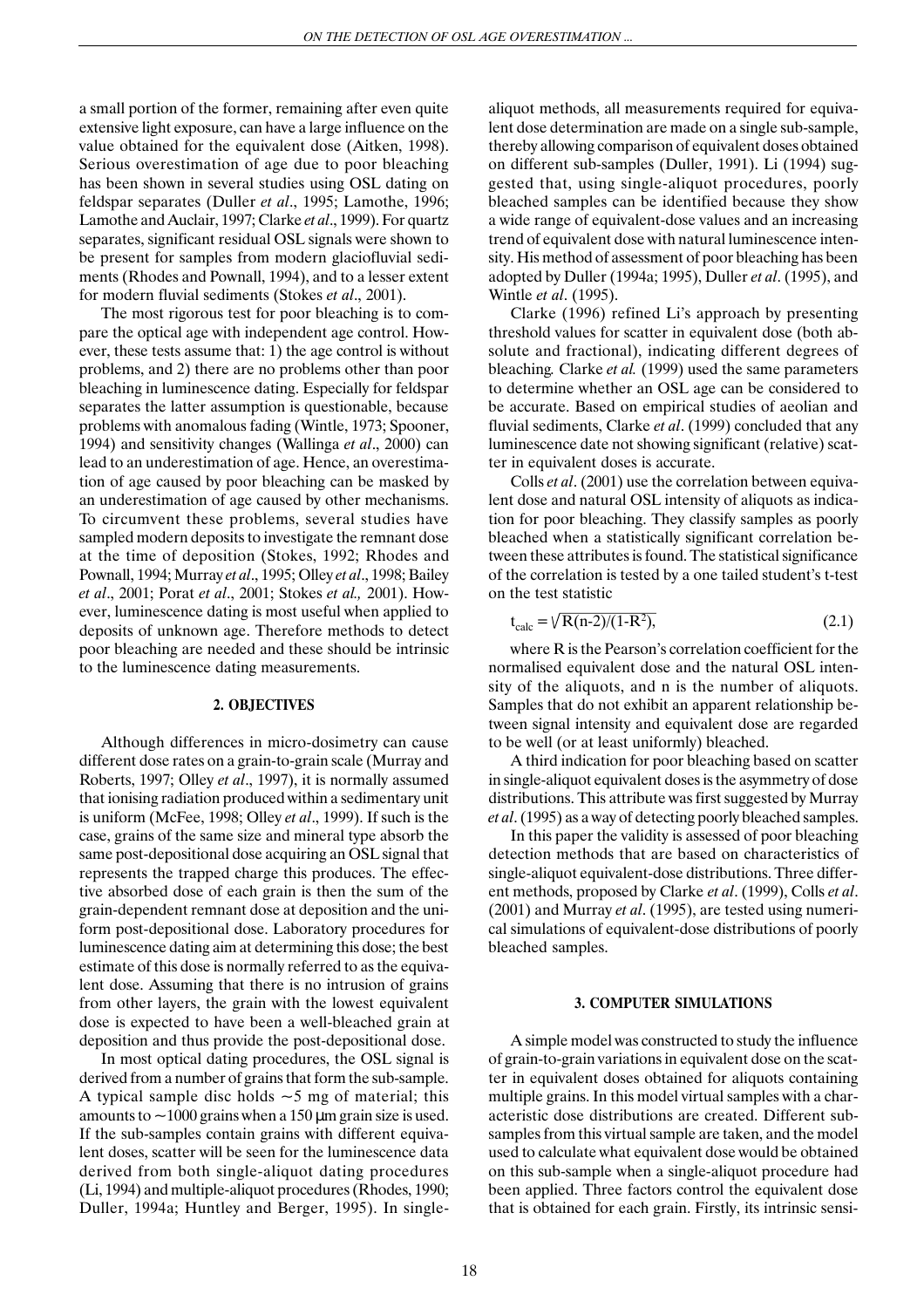tivity with regard to luminescence emission per unit dose. Secondly, the remnant dose that it had at the time of deposition and, lastly, the post-depositional dose (i.e. the dose that one wishes to obtain as the equivalent dose). Incorporation of the three factors in the model is briefly discussed below.

**Sensitivity**. Feldspar and quartz grains have been found with a wide range of intensities (Lamothe *et al*., 1994; Murray and Roberts, 1997; McFee and Tite, 1998). Even for the most uniform sand-sized quartz separates studied so far, 80% of the signal comes from only 30% of the grains, thereby being far from the 'ideal' of all grains contributing equally (Duller and Murray, 2000; Duller *et al.*, 2000). In the current computer simulation, the brightness distribution of the test-dose response of 891 grains of quartz sample TNE9503 was used (sample description and methodology can be found in Duller *et al*., 2000). The intrinsic OSL response (taken as the initial signal minus the signal observed at the end of stimulation) of a grain to the test dose is referred to as its brightness index  $(B<sub>i</sub>)$ ; the average response was 1089 counts. For 20% of the grains no OSL decay was observed during stimulation, and it is assumed that these grains do not have any luminescence sensitivity; their brightness index was set to zero. Two grains where rejected because the OSL signal appeared to increase during measurement, which would result in a negative brightness. Sample TNE9503 was chosen for several reasons: Firstly, the test-dose luminescence response of a large number of grains was measured. Therefore, the brightness distribution (shown in **Fig. 1**) forms a true reflection of the variability of the sample. Secondly, the brightness distribution of this sample lies in the middle of those observed for quartz separates, and is therefore most likely to be representative for quartz in general (**Fig. 1**). Finally, the distribution is similar to that obtained on feldspar sample GDNZ1 (**Fig. 1**, previously described by Duller (1994b)), which makes the simulations described in this paper relevant to both quartz and feldspar samples. It should be noted that the brightness distribution for feldspar separate GDNZ1 was obtained with blue stimulation, but it is assumed that a similar distribution would be obtained with infrared stimulation.

**Remnant dose**. The equivalent dose that would be obtained if grains had been measured at the time of deposition (remnant dose,  $D_{r,i}$ ) is most likely to be highly variable, depending upon the original nature of the deposit from which the grain was derived and the type and duration of transport. For the computer simulations, four types of original deposit were postulated, having received doses of 5, 50, 100 and 1000 Gy respectively. To allow for variations in light exposure during transport, it was assumed that the grains would have had their OSL bleached to some percentage of the original value. A top hat probability distribution was used, with equal probability of reducing the OSL signal by any fraction between 0 and 100%.

**Post-depositional dose**. All grains were specified to have received a post-depositional dose of 50 Gy  $(D_t)$ .

For any particular grain (i), the total absorbed dose  $(D_{e,i})$  will be the sum of the post-depositional dose  $(D_t)$ 

and the remnant dose  $(D_{r,i})$ . In order to use the same lingo in this paper as in applied studies, the total absorbed dose is referred to as equivalent dose here, although it is realised that the latter normally refers to the laboratory estimate of the former. For every grain in an aliquot, the natural luminescence intensity  $(I_i)$  is calculated by multiplying the equivalent dose by the brightness index  $(I_i =$  $D_{e,i} \cdot B_i$ ). A linear relationship between dose and luminescence signal is assumed in this calculation. From the attributes assigned to each grain, it is possible to calculate the equivalent dose that would be obtained for an aliquot containing a fixed number of grains; the simulation is carried out for aliquots consisting of 1, 5, 10, 100 and 1000 grains. The equivalent dose of an aliquot (a) holding n grains  $(D_{e,a})$ , is given by the summed natural luminescence intensity from all the grains on the aliquot, divided by the summed brightness index of all the grains on the aliquot ( $D_{e,a} = \Sigma I_{1,n} / \Sigma B_{1,n}$ ). For each sample, 18 aliquots were simulated.

A second computer simulation was carried out, in which 90% of grains were constrained to have been well bleached at deposition. The remaining 10% of grains were assigned a remnant dose as in the previous simulation, and all grains were assigned a post-depositional dose of 50 Gy as in the previous simulation. Once again grains were picked at random to produce an aliquot with the desired number of grains (1 to 1000).



*Fig. 1. Brightness distribution of single grains of quartz and feldspar. The OSL response was measured in the Risø TL/OSL reader with single grain attachment (Bøtter-Jensen* et al*., 2000), after administration of a uniform laboratory ionising dose and subsequent preheating. The data for this graph was kindly supplied by Geoff Duller of the University of Wales, Aberystwyth (UK). The brightness distribution of quartz sample TNE9503 is used in the computer simulations described in this paper. Its brightness distribution is similar to that obtained on feldspar from sample GDNZ1, and lies in the middle of the range of that obtained on other quartz samples (BA14 and calibration quartz). Sample descriptions can be found in Duller* et al*. (2000) and Duller (1994b), for the quartz and feldspar samples, respectively.*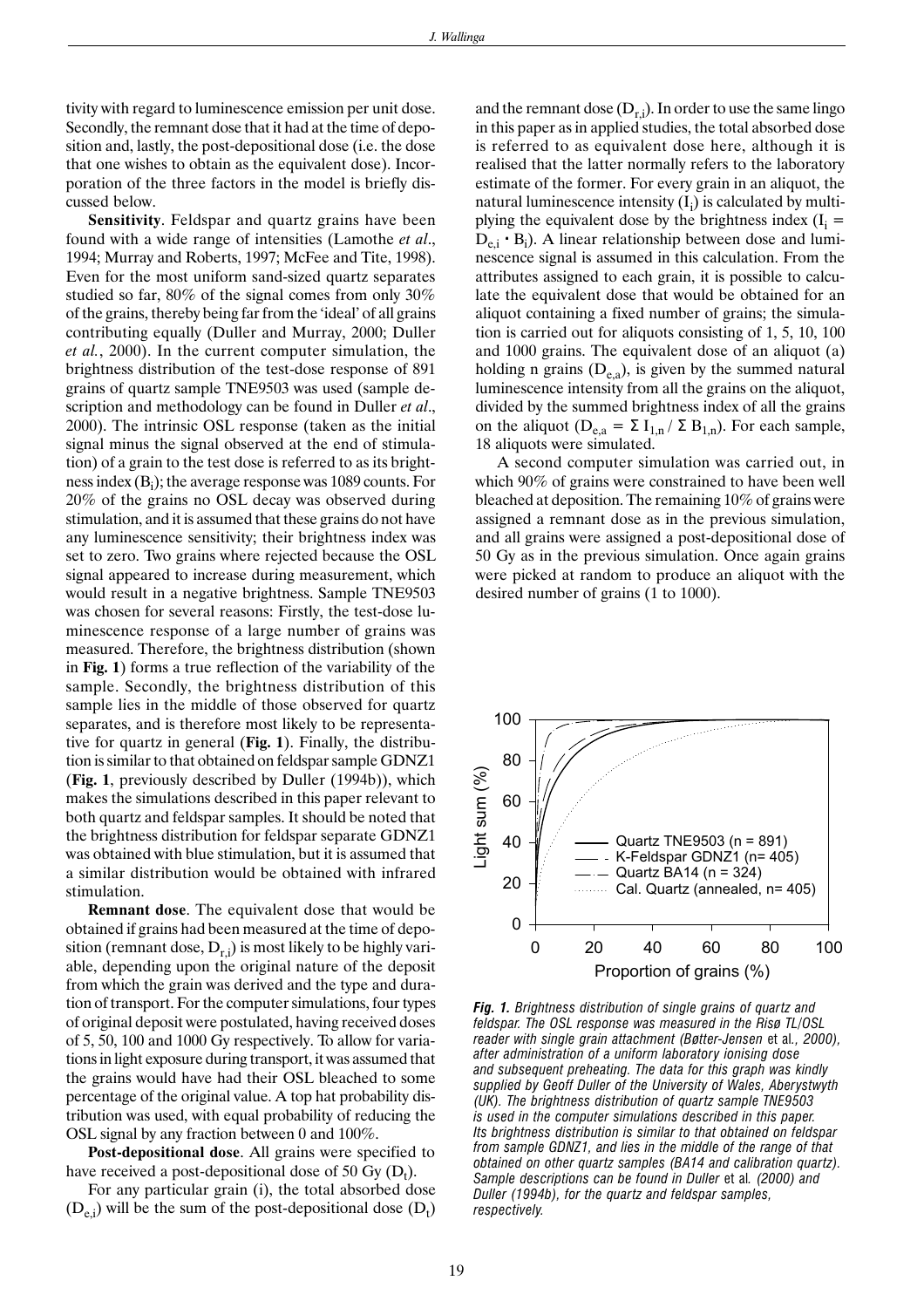## **4. SIMULATION RESULTS**

For each scenario, the simulation described in the previous section was carried out ten times. Results are presented in **Table 1** for the simulations where all grains are poorly bleached, and in **Table 2** for the simulations where 10% of grains are poorly bleached. The values shown indicate the mean of the ten simulations, and the standard error on the mean. The percentage offset from the postdepositional dose (50 Gy) is indicated; samples for which the contamination with poorly bleached grains results in an offset in the equivalent dose of less than 7.5% are regarded as well bleached. Samples for which the equivalent dose is overestimated with 7.5% or more ( $D_e \ge 53.75$ ) are interpreted as poorly bleached, and the percentage offset is printed in bold type-setting in **Tables 1** and **2**. Suggested indicators for poor-bleaching are also summarised in the Tables, where the values above suggested thresholds for poor bleaching are printed in bold type-setting. The indicators shown are: 1) the fractional error in the equivalent dose ( $S_N = s/D_{e,av}$ , threshold for poor bleaching:  $S_N > 0.10$ , Clarke *et al.*, 1999); 2) the squared Pearson's correlation coefficient for the trend in the equivalent dose versus natural aliquot intensity (Colls *et al*., 2001, for 18 aliquots the threshold for poor bleaching is  $R^2 > 0.16$ ; 3) the skewness of the equivalent dose distribution

skewness = 
$$
\frac{n}{(n-1)(n-2)} \sum \left( \frac{D_{e, a} - D_{e, av}}{s} \right)^3
$$
 (4.1)

where n is the number of aliquots). No threshold for poor bleaching based on the skewness of the distribution has been suggested in the literature.

For graphical presentation, the equivalent dose of each simulated aliquot  $(D_{e,a})$  and the natural luminescence intensity of each aliquot  $(I_a)$  are normalised to the sample average. The resulting normalised equivalent dose  $(D_{e,a}(N))$ and normalised natural OSL signal  $(I_a(N))$  of a single simulation for each scenario, are presented in a scatter plots as suggested by Clarke (1996) and Clarke *et al*. (1999). Results of a single run of the first (all grains poorly bleached) and second (10% of grains poorly bleached) simulation experiment are shown in **Figures 2** and **3**, respectively. The group average equivalent dose  $(D_{e, av})$ and standard deviation (s) are also shown on the plots. The influence of the number of grains per aliquot on the degree of scatter is shown in scenario I-V displayed down the page in increasing aliquot size, whereas the influence of the value of the previous dose is shown in scenario A-D. Dose distributions from selected scenarios are also presented as weighted histograms in **Fig. 4**.

The first simulation (**Table 1**, **Fig. 2**) shows that, for a sample where all the grains are poorly bleached, inaccuracy of the equivalent dose as a consequence of poor bleaching will only show as scatter if small aliquots are used, or if the previous dose is large compared to the postdepositional dose. When the aliquot consists of 100 or more grains (scenario IV and V), the equivalent dose is largely averaged within each aliquot. In the second simulation, the vast majority of the grains are well bleached, and only 10% of the grains contain a remnant dose. The simulation results (**Table 2**, **Fig. 3**) show that this type of contamination will result in larger scatter between aliquots for scenarios with a similar offset in equivalent dose.

## **5. VALIDITY OF POOR-BLEACHING DETECTION METHODS**

#### *Relative scatter in equivalent dose*

Using the relative-scatter criterion  $(S_N > 0.10;$ Clarke *et al*., 1999), samples from the first simulation (all grains poorly-bleached) are properly classified as poorly bleached when aliquots consist of 10 grains or less (**Table 1** and **Fig. 2**, scenario I-III). However, when aliquots are larger the method fails because grain-to-grain variations in equivalent dose are averaged within the aliquots. When the majority of the grains is well-bleached the method is slightly more successful, being able to detect severe offsets due to poor bleaching even in relatively large aliquots (**Table 2** and **Fig. 3**, scenario IV and V).

Some recent publications have suggested that the absence of scatter in equivalent doses obtained on single aliquots is a guarantee that the sample under study is well bleached (Clarke, 1996; Clarke *et al*., 1999). However, the simulations discussed in the present paper clearly show

*Table 1. Summary of results of poor-bleaching tests for the first simulation (all grains poorly bleached, scatter plots in Fig. 2). No.=number of grains per aliquot.*

| No.          |              | Scen. Previous dose 5 Gy (Scenario A) |                               |                 |                  |  |  |  |
|--------------|--------------|---------------------------------------|-------------------------------|-----------------|------------------|--|--|--|
|              | Fig.2        | Offset $D_{e}$ [%]                    | $S_{\scriptscriptstyle\rm N}$ | $R^2$           | <b>Skew</b>      |  |  |  |
| 1            | I            | $4.5 \pm 0.1$                         | $0.03 \pm 0.00$               | $0.01 \pm 0.01$ | $0.25 \pm 0.11$  |  |  |  |
| 5            | $\mathbf{I}$ | $5.3 \pm 0.3$                         | $0.02 \pm 0.00$               | $0.00 \pm 0.01$ | $-0.32 \pm 0.12$ |  |  |  |
| 10           | Ш            | $4.8 \pm 0.1$                         | $0.02 \pm 0.00$               | $0.02 \pm 0.00$ | $-0.05 \pm 0.13$ |  |  |  |
| 100          | IV           | $5.0 \pm 0.1$                         | $0.01 \pm 0.00$               | $0.00 \pm 0.00$ | $0.14 \pm 0.13$  |  |  |  |
| 1000         | V            | $5.0 \pm 0.0$                         | $0.00 \pm 0.00$               | $0.00 \pm 0.00$ | $-0.01 \pm 0.21$ |  |  |  |
|              |              | Previous dose 50 Gy (Scenario B)      |                               |                 |                  |  |  |  |
| $\mathbf{1}$ | $\mathsf{I}$ | $48 \pm 2$                            | $0.20 \pm 0.01$               | $0.01 \pm 0.01$ | $0.10 \pm 0.12$  |  |  |  |
| 5            | $\mathbf{I}$ | $51 \pm 2$                            | $0.15 \pm 0.01$               | $0.01 \pm 0.02$ | $0.03 \pm 0.15$  |  |  |  |
| 10           | $\mathbb{I}$ | $51 \pm 2$                            | $0.12 \pm 0.00$               | $0.02 \pm 0.01$ | $0.00 \pm 0.17$  |  |  |  |
| 100          | IV           | $49 \pm 1$                            | $0.06 \pm 0.00$               | $0.05 \pm 0.02$ | $0.08 \pm 0.26$  |  |  |  |
| 1000         | V            | $50 \pm 1$                            | $0.02 \pm 0.00$               | $0.15 \pm 0.04$ | $0.22 \pm 0.16$  |  |  |  |
|              |              | Previous dose 100 Gy (Scenario C)     |                               |                 |                  |  |  |  |
| 1            | I            | $96 \pm 5$                            | $0.30 \pm 0.02$               | $0.01 \pm 0.01$ | $0.00 \pm 0.19$  |  |  |  |
| 5            | I            | $103 + 4$                             | $0.23 \pm 0.02$               | $0.04 \pm 0.02$ | $-0.12 \pm 0.16$ |  |  |  |
| 10           | Ш            | $98 \pm 3$                            | $0.19 \pm 0.01$               | $0.06 \pm 0.03$ | $-0.07 \pm 0.09$ |  |  |  |
| 100          | IV           | $99 \pm 2$                            | $0.11 \pm 0.01$               | $0.12 \pm 0.03$ | $-0.02 \pm 0.19$ |  |  |  |
| 1000         | v            | $100 \pm 1$                           | $0.04 \pm 0.00$               | $0.10 \pm 0.04$ | $0.14 \pm 0.19$  |  |  |  |
|              |              | Previous dose 1000 Gy (Scenario D)    |                               |                 |                  |  |  |  |
| 1            | I            | $950 \pm 56$                          | $0.58 \pm 0.04$               | $0.02 \pm 0.02$ | $0.14 \pm 0.18$  |  |  |  |
| 5            | Ш            | $976 \pm 25$                          | $0.39 \pm 0.02$               | $0.08 \pm 0.03$ | $0.04 \pm 0.11$  |  |  |  |
| 10           | Ш            | $971 \pm 22$                          | $0.36 \pm 0.02$               | $0.09 \pm 0.03$ | $-0.14 \pm 0.14$ |  |  |  |
| 100          | IV           | $975 \pm 13$                          | $0.20 \pm 0.01$               | $0.09 \pm 0.03$ | $-0.15 \pm 0.13$ |  |  |  |
| 1000         | V            | $994 + 9$                             | $0.06 \pm 0.00$               | $0.25 \pm 0.04$ | $-0.20 \pm 0.16$ |  |  |  |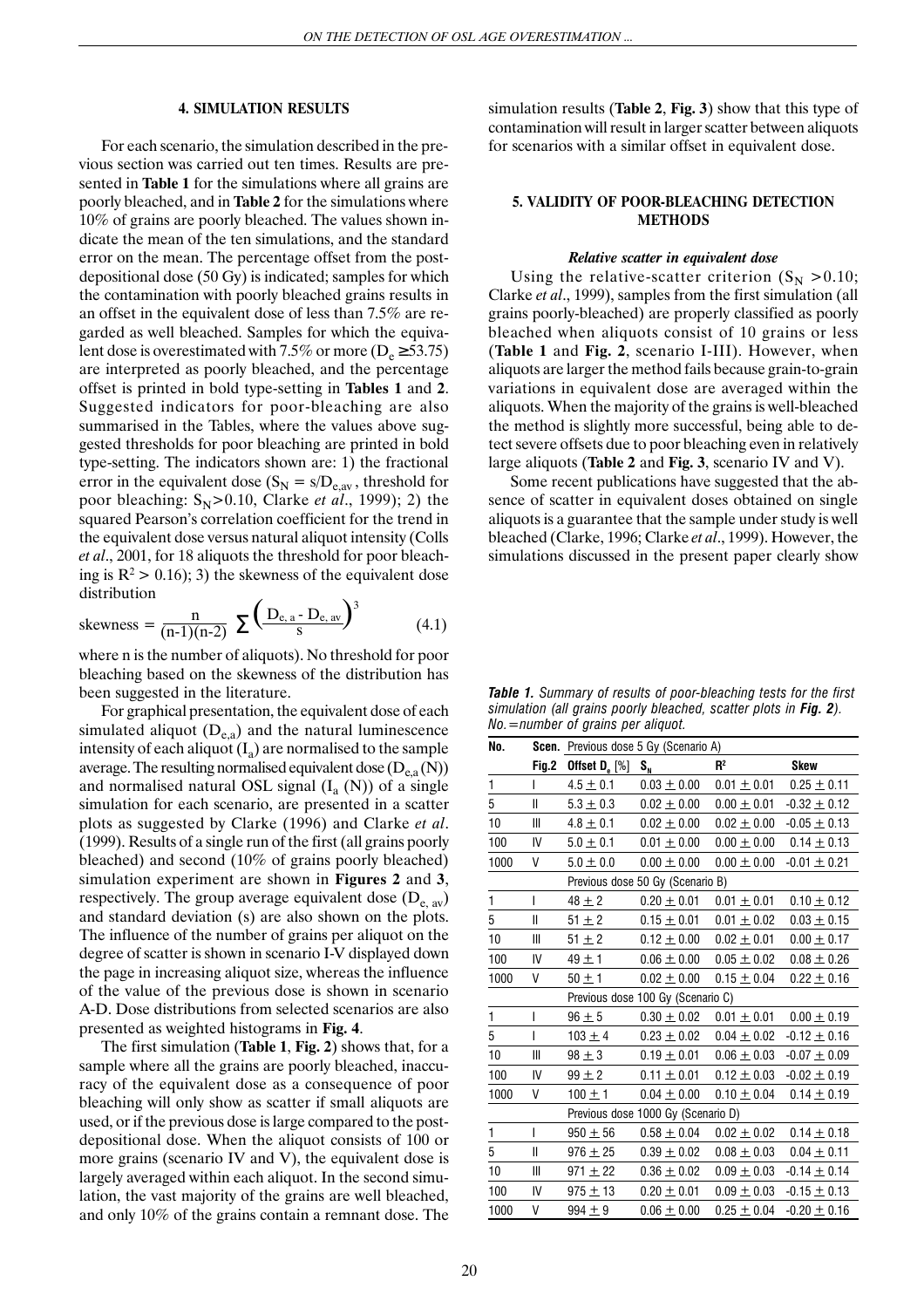that the scatter observed is largely dependent upon the number of grains that contribute to the luminescence signal of each aliquot. This result accords with that of previous studies. When first proposing the use of scatter for detection of poor-bleaching, Li (1994) already showed that the degree of scatter in equivalent doses obtained for single aliquots is dependent on aliquot size. Moreover, the simulations show that the type of mixture of well bleached and poorly bleached grains affects the scatter; a lesser abundance of contaminating grains results in greater scatter in equivalent doses obtained. Hence, paradoxically, poor-bleaching is more easily detected when it only affects a small percentage of the grains and thereby has a minor influence on the mean equivalent dose.



*Fig. 2. Using the model described in the text, equivalent doses and natural intensities are computed for aliquots consisting of grains picked at random from a poorly bleached virtual sample. Each grain is assigned the OSL sensitivity, as well as the equivalent dose, which consists of the post-depositional dose (=50 Gy) plus a random percentage of the previous dose. The previous doses are 5, 10, 100 and 1000 Gy for scenarios A, B, C and D respectively. Both the equivalent dose and the natural intensity obtained on each disc are normalised to the average from 18 discs, to construct normalised scatter plots (Clarke* et al*., 1999). The mean equivalent dose (De,av) of the 18 discs is presented on each plot, as well as the standard deviation on the mean. Data are presented for aliquots consisting of 1, 5, 10, 100 and 1000 grains in scenarios I to V. For grains that have no luminescence response, an equivalent dose could not be calculated. Therefore, these grains are not plotted on the scatter plots with single-grain data (scenario I). Aliquots for which the normalised intensity or the normalised equivalent dose is beyond the limits of the graph, are indicated by small arrows. Scatter plots shown here represent one out of the ten model runs for each scenario. Average results of the ten runs are presented in Table 1.*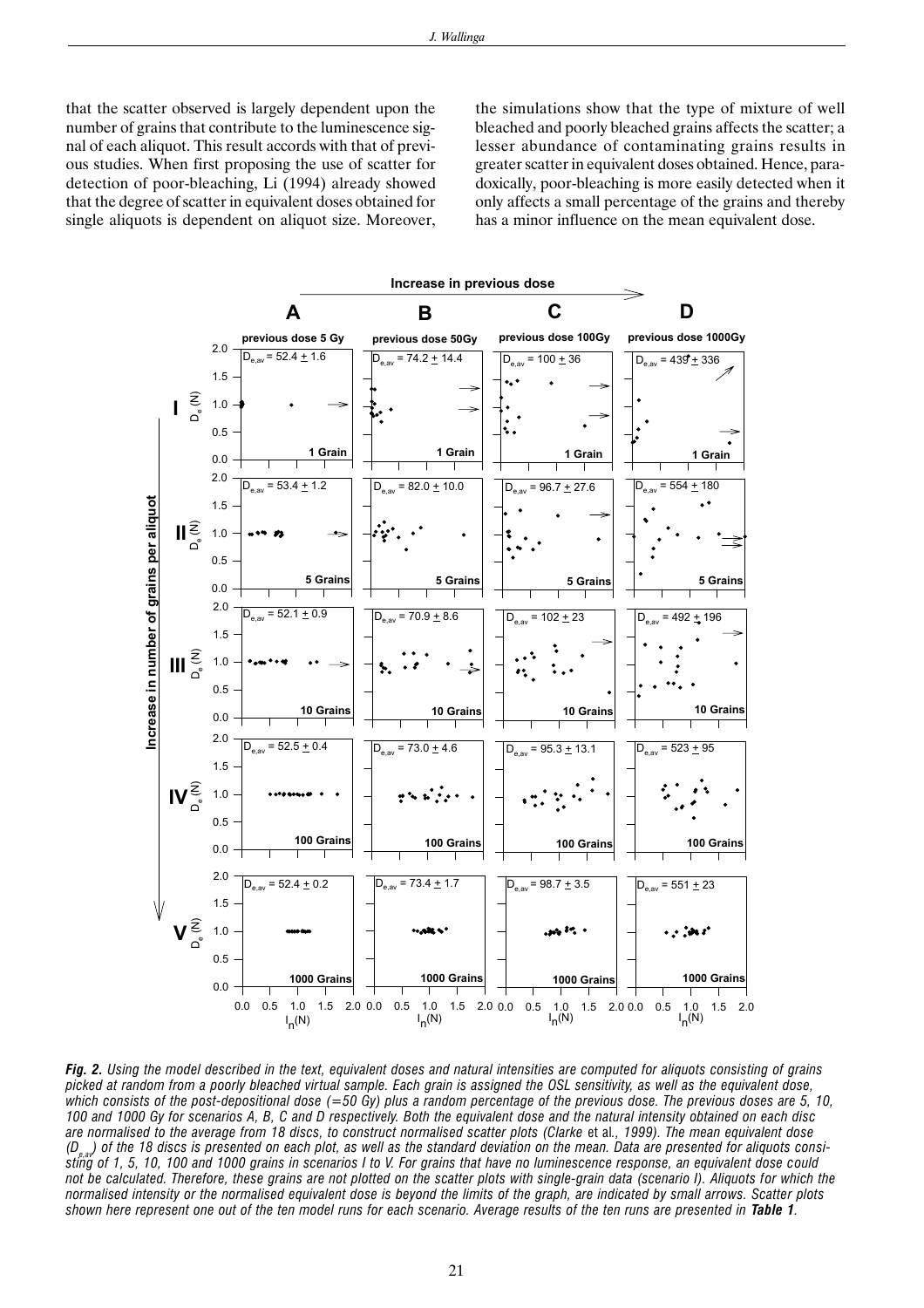## *Correlation of OSL intensity versus equivalent dose*

Statistically significant correlation between aliquot natural OSL intensity and equivalent dose ( $R^2 > 0.16$ , for n = 18; Colls *et al*., 2001) is only found for the simulations where 10% of the grains is very poorly bleached (**Table 2** and **Fig. 3**, scenario D) and for the simulation where all grains are very poorly bleached and aliquots contain 1000 grains (**Table 1** and **Fig. 2**, scenario D-V). The absence of this correlation in the other scenarios is a result of the wide spread in intrinsic OSL sensitivities of grains. A strong correlation is only to be expected when the OSL sensitivities of the grains are similar, or when large aliquots with a small percentage of poorly bleached grains are dated.

#### *Asymmetry of dose distributions*

The asymmetry of dose distributions as an indication for poor-bleaching of a sample (Murray *et al*., 1995) is the third method assessed. In this study, the skewness of the distribution is used to characterise the degree of asymme-



*Fig. 3. A simulation similar to Figure 2, with the difference that 90% of the grains in the virtual sample are well bleached, and thus only contain the OSL signal resulting from the post-depositional dose of 50 Gy. The remaining 10% of the grains is poorly bleached, and assigned a random fraction of the previous dose as in Figure 2. While the grains are picked randomly from the sample, not all aliquots contain exactly 10% of poorly bleached grains. Scatter plots shown here represent one out of the ten model runs for each scenario. Average results of the ten runs are presented in Table 2.*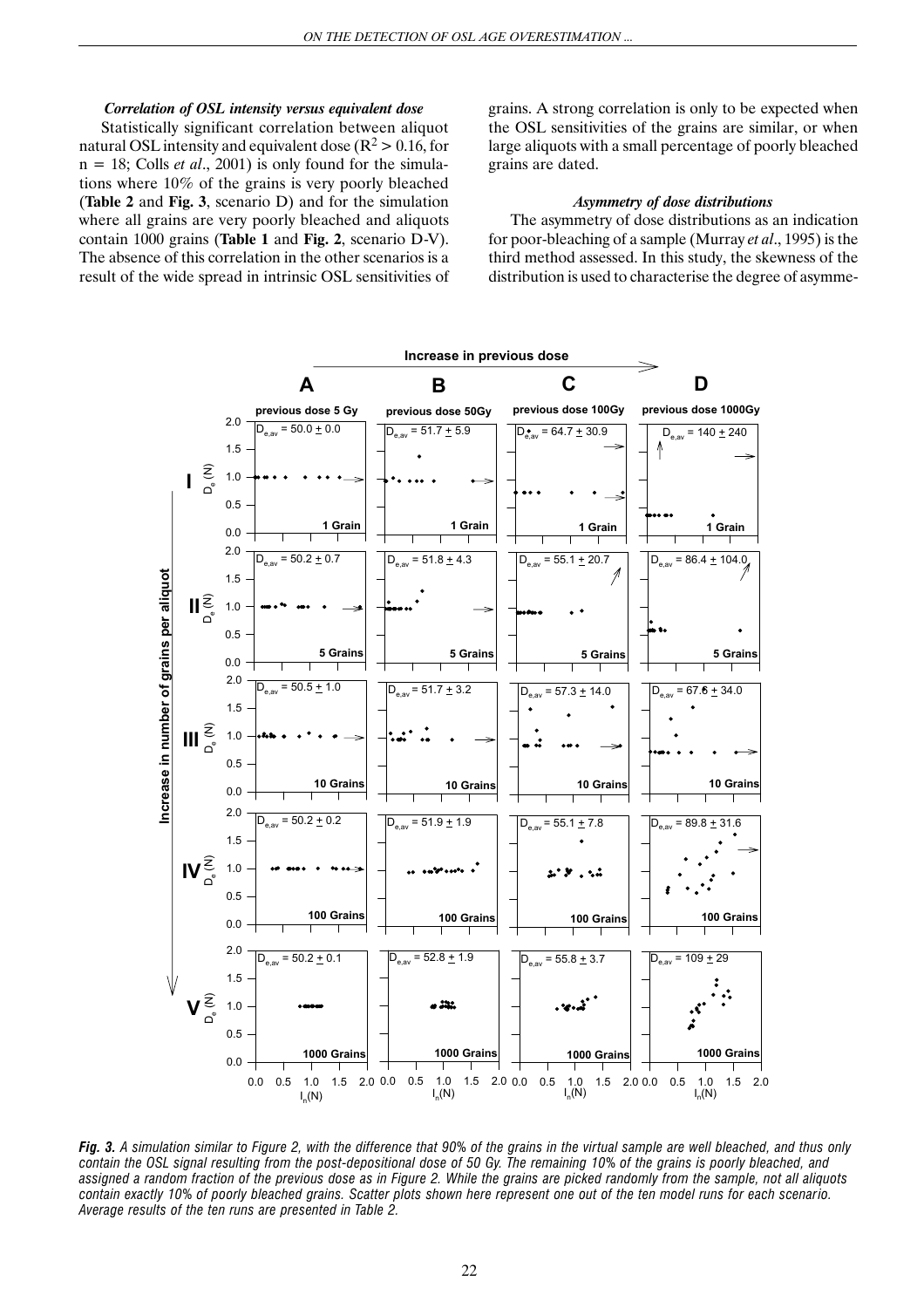try of the distribution around its mean; positive skewness indicates a distribution with an asymmetric tail extending towards more positive values. Lepper *et al*. (2000) proposed a different quantification for asymmetry of a dosedistribution

$$
Asymmetry = (D_{e, max} - D_{e, mode})/(D_{e, mode} - D_{e, min})
$$
 (5.1)

where  $D_{e, mode}$  is the most frequently occurring equivalent dose). However, this quantification was not applicable for the simulated dataset as the values for  $D_{e, min}$  and De, mode were often identical.

The simulations show that the dose distributions are skewed only when the majority of grains in the sample are well bleached (compare results in **Table 1** and **2**, as well as **Fig. 4B** and **4C**). Moreover, it was found that the skewness of the distribution decreases with aliquot size (see **Table 2**). Both findings accord with those made by Olley *et al*. (1999) in their investigation of the use of histograms for detection of poor bleaching. However, where Olley *et al*. (1999) indicate that the dose distribution will not be skewed when 10% or more of the grains is unbleached, such contamination is shown to produce skewed distributions in the present simulations. This difference is caused by the attribution of different OSL sensitivities to the grains in the present simulation, where Olley *et al*. (1999) assumed uniform sensitivity for all grains.

*Table 2. Summary of results of poor-bleaching tests for the second simulation (10% of grains poorly bleached, scatter plots in Fig. 3). No.=number of grains per aliquot.*

| No.          |              | Scen. Previous dose 5 Gy (Scenario A) |                 |                 |                 |  |  |  |
|--------------|--------------|---------------------------------------|-----------------|-----------------|-----------------|--|--|--|
|              |              | Fig. 3 Offset D $[\%]$                | $S_{N}$         | R <sup>2</sup>  | Skew            |  |  |  |
| $\mathbf{1}$ | L            | $0.50 \pm 0.22$                       | $0.01 \pm 0.00$ | $0.00 \pm 0.01$ | $1.9 \pm 0.5$   |  |  |  |
| $\mathbf 5$  | Ш            | $0.55 \pm 0.13$                       | $0.01 \pm 0.00$ | $0.02 \pm 0.02$ | $2.6 \pm 0.2$   |  |  |  |
| 10           | III          | $0.43 \pm 0.10$                       | $0.01 \pm 0.00$ | $0.00\pm0.00$   | $2.3 \pm 0.3$   |  |  |  |
| 100          | IV           | $0.47 \pm 0.04$                       | $0.01 \pm 0.00$ | $0.00\pm0.00$   | $2.0 \pm 0.3$   |  |  |  |
| 1000         | V            | $0.50 \pm 0.03$                       | $0.00 \pm 0.00$ | $0.00 \pm 0.00$ | $0.77 \pm 0.15$ |  |  |  |
|              |              | Previous dose 50 Gy (Scenario B)      |                 |                 |                 |  |  |  |
| 1            | T            | $4.8 \pm 0.9$                         | $0.14 \pm 0.02$ | $0.00 \pm 0.01$ | $3.1 \pm 0.4$   |  |  |  |
| 5            | $\mathbf{I}$ | $5.2 \pm 0.8$                         | $0.11 \pm 0.02$ | $0.00\pm0.00$   | $2.7 \pm 0.2$   |  |  |  |
| 10           | III          | $4.3 \pm 0.9$                         | $0.08 \pm 0.02$ | $0.01 \pm 0.01$ | $2.4 \pm 0.3$   |  |  |  |
| 100          | IV           | $4.5 \pm 0.3$                         | $0.04 \pm 0.01$ | $0.00\pm0.00$   | $1.5 \pm 0.3$   |  |  |  |
| 1000         | V            | $4.9 \pm 0.2$                         | $0.02 \pm 0.00$ | $0.05 \pm 0.02$ | $0.8 \pm 0.2$   |  |  |  |
|              |              | Previous dose 100 Gy (Scenario C)     |                 |                 |                 |  |  |  |
| $\mathbf{1}$ | T            | $14.0 \pm 3.0$                        | $0.34 \pm 0.05$ | $0.00\pm0.00$   | $2.8 \pm 0.4$   |  |  |  |
| 5            | $\mathbf{I}$ | $8.5 \pm 1.6$                         | $0.21 \pm 0.04$ | $0.05 \pm 0.04$ | $2.9 \pm 0.2$   |  |  |  |
| 10           | III          | $9.6 \pm 2.1$                         | $0.18 \pm 0.03$ | $0.01 \pm 0.02$ | $2.9 \pm 0.3$   |  |  |  |
| 100          | IV           | $10.7 \pm 0.7$                        | $0.12 \pm 0.01$ | $0.09 \pm 0.02$ | $2.4 \pm 0.2$   |  |  |  |
| 1000         | V            | $11.0 \pm 0.4$                        | $0.05 \pm 0.00$ | $0.06 \pm 0.03$ | $1.03 \pm 0.14$ |  |  |  |
|              |              | Previous dose 1000 Gy (Scenario D)    |                 |                 |                 |  |  |  |
| $\mathbf{1}$ | T            | $109 \pm 24$                          | $1.5 \pm 0.2$   | $0.21 \pm 0.08$ | $3.1 \pm 0.4$   |  |  |  |
| 5            | $\mathbf{I}$ | $105 + 18$                            | $1.2 \pm 0.1$   | $0.23 \pm 0.07$ | $2.9 \pm 0.2$   |  |  |  |
| 10           | Ш            | $93 \pm 16$                           | $0.87 \pm 0.08$ | $0.31 \pm 0.09$ | $2.4 \pm 0.1$   |  |  |  |
| 100          | IV           | $107 + 11$                            | $0.52\pm0.06$   | $0.43 \pm 0.10$ | $1.7 \pm 0.3$   |  |  |  |
| 1000         | V            | $97 + 5$                              | $0.23 \pm 0.01$ | $0.71 \pm 0.03$ | $0.7 \pm 0.2$   |  |  |  |



*Fig. 4. Typical equivalent-dose distributions for well bleached (A) and poorly bleached samples (B and C) presented in histogram plots. The dose distributions used are obtained from the different simulation scenarios: A) 10% of the grains poorly bleached with a previous dose of 5 Gy (scenario B in Fig. 3); B) All grains poorly bleached with a previous dose of 50 Gy (scenario B in Fig. 2); C) 10% of the grains poorly bleached with a previous dose of 100 Gy (scenario C in Fig. 3). Eighteen aliquots are used for each histogram; results are shown for aliquots containing 10 (left) and 100 (right) grains.*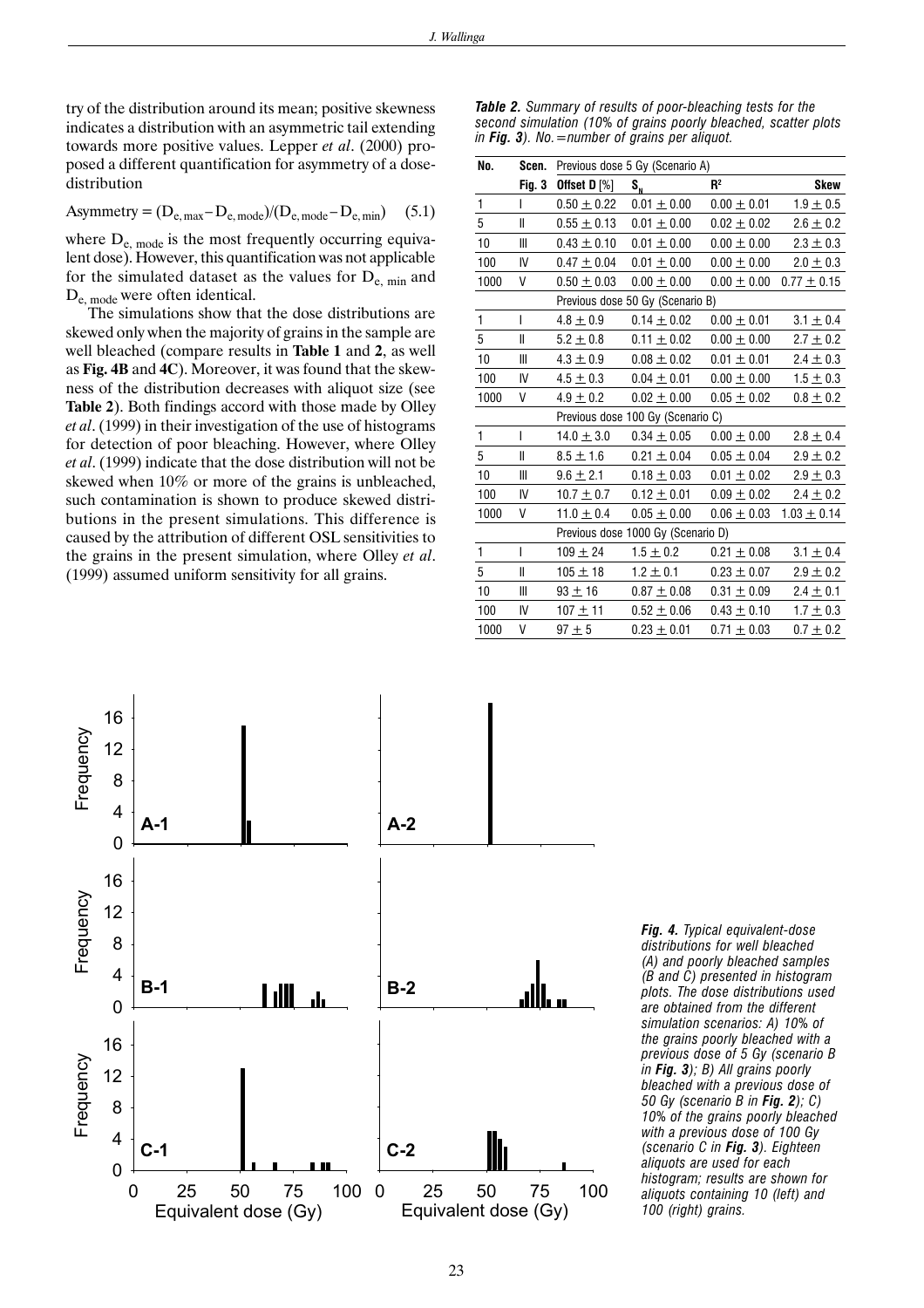## **6. IMPLICATIONS FOR DETECTION OF POOR BLEACHING**

In interpreting the simulation results for suitability of methods for detection of poor bleaching in real samples, limitations of the model have to be kept in mind. In the simulations, the scatter in equivalent doses between aliquots arises purely from grain-to-grain differences in the remnant dose. In real samples there will be added sources for scatter: Firstly, grain-to-grain differences in micro-dosimetry can result in different post-depositional doses for the grains. Although these differences are generally thought to be small (Olley *et al*., 1999) they can be of importance for some samples (Murray and Roberts, 1997; Olley *et al*., 1997). Especially when small-aliquots or single-grains are used for equivalent-dose determination will differences in micro-dosimetry cause added scatter in equivalent doses. Secondly, in real samples there will be scatter arising from OSL-measurement imprecision resulting from photon-counting statistics. This again will be particularly the case when small aliquots or single grains are used. Thirdly, intrusion of grains from other layers can cause scatter in natural samples.

In ignoring the additive sources for scatter discussed above, the model provides a minimum estimate for the scatter in equivalent doses to be found in real samples. In isolating the scatter caused by poor-bleaching, it fits the assumptions made in the poor-bleaching detection methods based on the scatter of equivalent doses resulting from poor-bleaching. Thereby it creates the ideal circumstances for the detection of poor-bleaching by these tests. If the tests are not able to detect such simulated poorly-bleached samples, they cannot be regarded as reliable tests of poor bleaching in real samples.

Previous studies have shown it possible to identify poorly-bleached samples using the scatter in equivalent doses (Li, 1994; Duller, 1994a; 1995; Clarke, 1996; Clarke *et al*., 1999). In view of the results from computer simulations presented in this paper, it is concluded that the samples investigated in those studies must have fit one (or both) of the following two criteria: 1) the luminescence signal from each aliquot was dominated by a small number of bright grains with different equivalent doses; or 2) only a small proportion of the grains was poorly bleached. From the computer simulations it is evident that the absence of scatter in equivalent doses cannot be interpreted as an assurance that the sample was well bleached at the time of deposition.

In applying the correlation method for detecting poorbleaching to fluvial quartz separates, Stokes *et al*. (2001) found that three out of four samples from the Colorado River (Texas, USA) showed evidence for partial bleaching, whereas for thirteen samples from the Loire River (France) only two were classified as poorly bleached. However, for the Loire River samples, mean equivalent doses of up to 14 Gy were reported for 'well-bleached' samples, whereas a sample from the Colorado River was classified as poorly bleached, in spite of having an equivalent dose of only 0.23 Gy. Colls *et al*. (2001) also worked on Loire samples and found that from 18 samples investigated, five should be classed as poorly bleached. Three of these were characterised by a single outlier (aliquot  $D_e$  > 3 SD from the mean) and the remaining two samples showed extraordinary wide scatter in equivalent doses. Folz *et al*. (2001) used a similar method to check for poorbleaching in another suite of fluvial quartz from France. Although OSL ages overestimated the known age by 40%, no correlation was found between natural aliquot intensity and equivalent dose.

In expecting a correlation between equivalent dose and natural aliquot OSL signal for poorly bleached samples, this method assumes that the grains in the sample have similar OSL sensitivities. This assumption is clearly not valid (**Fig. 1**) and it is therefore not surprising that the method fails to identify poor-bleaching for simulated (**Table 1, 2**) and real samples (Stokes *et al*., 2001). For the natural samples where the method indicated poor-bleaching, results also showed a wide spread in equivalent doses or the existence of a single outlier (Colls *et al*., 2001; Stokes *et al*., 2001), which are probably better indications for poor-bleaching.

Histograms have successfully been used as a means to visualise the width and the skewness of dose distributions and to detect poorly bleached samples using small aliquots (Murray *et al*., 1995; Olley *et al*., 1998 and 1999; Lepper *et al*., 2000) and single grains (Roberts *et al*., 2000) of quartz. Primary limitation of this method is that the distribution will only be skewed if the majority of the grains in the sample are well bleached (compare **Tables 1** and **2**). Olley *et al*. (1999), have already pointed this out in their investigation of the use of this method. Murray and Roberts (1997) found wide, but symmetrical dose distributions for single-grains from supposedly well-bleached, aeolian quartz from Australia. The large standard deviation (23% of the mean) was attributed to differences in micro-dosimetry. Lepper *et al*. (2000) discuss ways to deconvolve the spread in equivalent doses arising from experimental errors and that from sedimentary processes. They propose that the correct equivalent dose can be obtained from an asymmetrical dose distribution after deconvolution.

The dependency of the degree of scatter on the aliquot size and on the percentage of poorly bleached grains, makes the use of thresholds for detecting poor-bleaching based on inter-aliquot scatter impossible. Although it is tempting to suggest such thresholds (Clarke, 1996; Clarke *et al*., 1999; Colls *et al*., 2001), they are not generally applicable, and hence do not provide an objective criterion for detecting poor bleaching. To improve the chances of detecting poor-bleaching using methods based on interaliquot scatter in equivalent doses, the aliquot size should be taken as small as possible, ultimately consisting of a single grain of sand. One should however keep in mind that scatter in equivalent doses can also results from other sources than poor-bleaching, for example differences in micro-dosimetry. Correlation of aliquot equivalent dose and natural OSL intensity is the only indicator that performs better for large aliquots; however, it only detects poor bleaching successfully when poor-bleaching results in a severe error in the equivalent dose.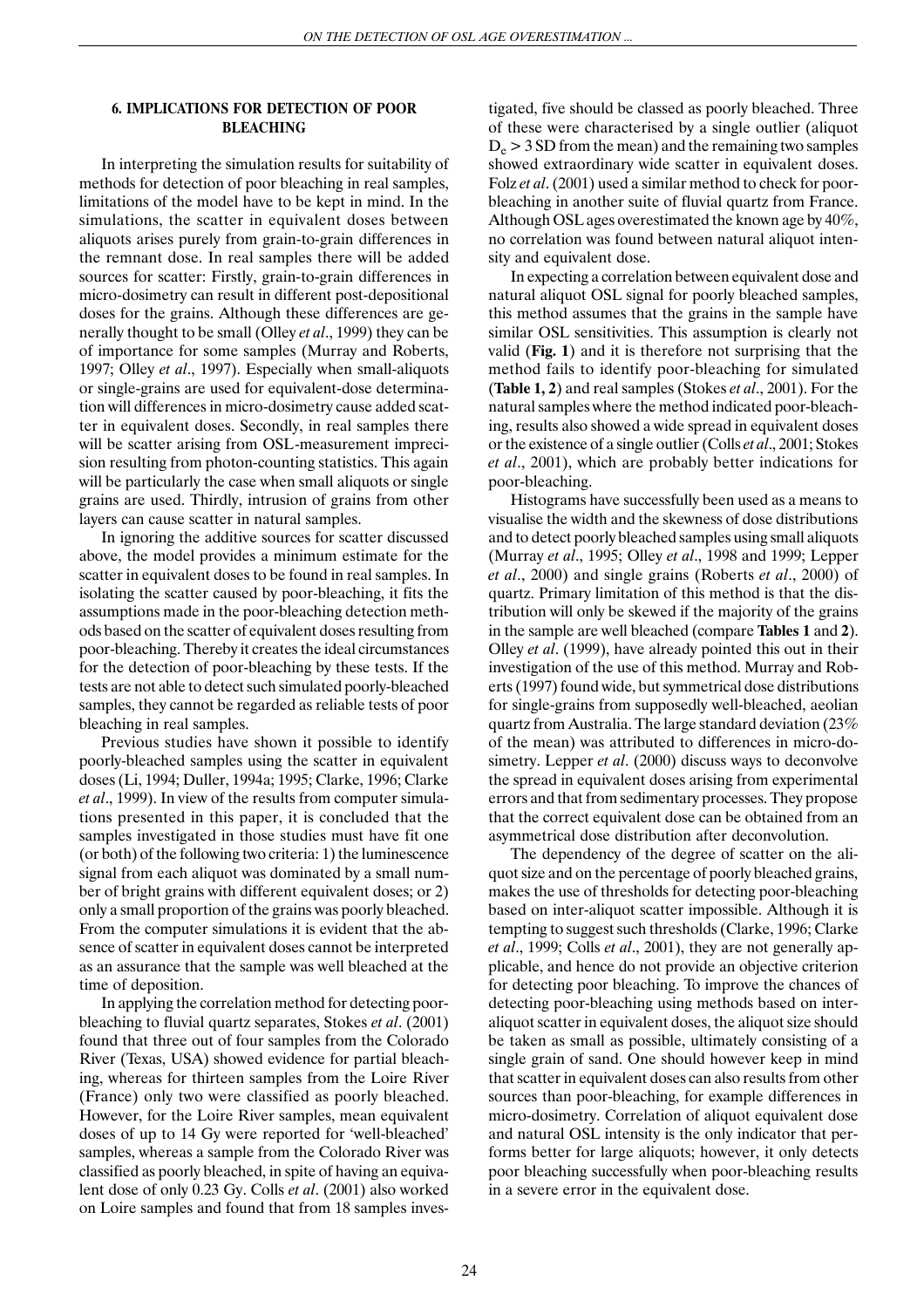A method for visualising scatter in equivalent doses in relation to its relative error is provided by radial plots (Galbraith, 1990). This type of plot has recently been used in studies using small aliquots (Olley *et al*., 1999) and single-grains (Roberts *et al*., 1998; 2000) of quartz. Although a promising method, the validity of radial plots for detecting poor bleaching is not assessed in this paper because the simulations do not allow calculation of an error on individual equivalent-dose determinations.

#### **7. CONCLUSIONS**

Scatter in equivalent doses obtained by single-aliquot OSL dating methods may indicate that the luminescence signal was not completely zeroed in all grains prior to deposition. However, the degree of scatter is largely dependent on the number of grains in each aliquot that contribute to the luminescence signal, the percentage of poorly bleached grains, and the remnant dose in the poorly bleached grains. For aliquots consisting of a number of grains, computer simulations indicate that:

- 1) The absence of scatter in equivalent doses obtained cannot be taken as assurance that all grains were well bleached prior to deposition.
- 2) A correlation of natural aliquot luminescence intensity versus equivalent dose should only be expected for poorly bleached samples when the luminescence sensitivity of the grains is relatively uniform. Therefore the absence of such a correlation is not an indication that the sample was well bleached.
- 3) Skewed dose distributions are an indication that the sample contains a small percentage of poorly bleached grains. A non-skewed distribution can indicate that the sample is well bleached or that a relatively large percentage of grains from the sample are poorly bleached. The best method to check whether the equivalent dose

of a sample might be overestimated as a consequence of poor-bleaching is to use small aliquots (ultimately consisting of a single grain), and to look at both the spread in the equivalent doses and the symmetry of the dose distribution. Tight, symmetrical dose distributions on very small aliquots indicate that the sample is homogeneously bleached, but even this does not necessarily mean that its OSL signal was completely reset during the last transportation event.

## **8. ACKNOWLEDGEMENTS**

This is a contribution to the NEESDI (Netherlands Environmental Earth System Dynamics Initiative) programme, partly funded by the Netherlands Organization for Scientific Research (NWO-Grant 750.296.01). The author is grateful to Geoff Duller for providing the single-grain brightness distributions, and to Andrzej Bluszcz for his critical and helpful review. Ann Wintle and Eddy Rhodes are acknowledged for their useful comments on earlier versions of the manuscript.

# **REFERENCES**

- **Aitken M.J., 1998:** *Introduction to Optical Dating*. Oxford University Press: 267pp.
- **Bailey S.D., Wintle A.G., Duller G.A.T. and Bristow C.S., 2001:** Sand deposition during the last millennium at Aberffraw, Anglesey, North Wales as determined by OSL dating of quartz. *Quaternary Science Reviews* 20: 701-704.
- **Bøtter-Jensen L., Bulur E., Duller G.A.T. and Murray A.S., 2000:** Advances in luminescence instrument systems. *Radiation Measurements* 32: 523-528.
- **Clarke M.L., 1996:** IRSL dating of sands: bleaching characteristics at deposition inferred from the use of single aliquots. *Radiation Measurements* 26: 611-620.
- **Clarke M.L., Rendell H.M. and Wintle A.G., 1999:** Quality assurance in luminescence dating. *Geomorphology* 29: 173-185.
- **Colls A.E., Stokes S., Blum M.D. and Straffin E., 2001:** Age limits on the Late Quaternary evolution of the upper Loire River. *Quaternary Science Reviews* 20: 743-750.
- **Duller G.A.T., 1991:** Equivalent dose determination using single aliquots. *Nuclear Tracks and Radiation Measurements* 18: 371-378.
- **Duller G.A.T., 1994a:** Luminescence dating of poorly bleached sediments from Scotland. *Quaternary Science Reviews* 13: 521-524.
- **Duller G.A.T., 1994b:** Luminescence dating using feldspars: a test case from southern North Island, New Zealand. *Quaternary Science Reviews* 13: 423-427.
- **Duller G.A.T., 1995:** Luminescence dating using single aliquots: methods and applications. *Radiation Measurements* 24: 217-226.
- **Duller G.A.T., Bøtter-Jensen L. and Murray A.S., 2000:** Optical dating of single sand-sized grains of quartz: sources of variability. *Radiation Measurements* 32: 453-457.
- **Duller G.A.T. and Murray A.S., 2000:** Luminescence dating of sediments using individual mineral grains. *Geologos* 5: 86-106.
- **Duller G.A.T., Wintle A.G. and Hall A.M., 1995:** Luminescence dating and its application to key pre-Late Devensian sites in Scotland. *Quaternary Science Reviews* 14: 495-519.
- **Folz E., Bodu P., Bonte P., Joron J.-L., Mercier N. and Reyss, J.-L., 2001:** OSL dating of fluvial quartz from Le Closeau, a Late Paleolithic site near Paris – comparison with 14C chronology. *Quaternary Science Reviews* 20: 927-934.
- **Galbraith R.G., 1990:** The radial plot: graphical assessment of spread in ages*. Nuclear Tracks and Radiation Measurements* 17: 207-214.
- **Godfrey-Smith D.I., Huntley D.J. and Chen W.H., 1988:** Optical dating studies of quartz and feldspar sediment extracts. *Quaternary Science Reviews* 7: 373-380.
- **Huntley D.J. and Berger G.W., 1995:** Scatter in luminescence data for optical dating – some models. *Ancient TL* 13: 5-9,
- **Huntley D.J., Godfrey-Smith D.I. and Thewalt M.L.W., 1985:** Optical dating of sediments. *Nature* 313: 105-107.
- **Lamothe M., 1996:** Luminescence dating of feldspar in sedimentary environments: The problem of zeroing. *Géography physique Quaternaire* 50: 365-376.
- **Lamothe M. and Auclair M., 1997:** Assessing the datability of young sediments by IRSL using an intrinsic laboratory protocol. *Radiation Measurements* 27: 107-117.
- **Lamothe M., Balescu S. and Auclair M., 1994:** Natural IRSL intensities and apparent luminescence ages of single feldspar grains extracted from partially bleached sediments. *Radiation Measurements* 23: 555-561.
- **Lepper N., Agersnap Larsen N. and McKeever S.W.S., 2000:** Equivalent dose distribution analysis of Holocene eolian and fluvial quartz sands from Central Oklahoma. *Radiation Measurements* 32**:** 603-608.